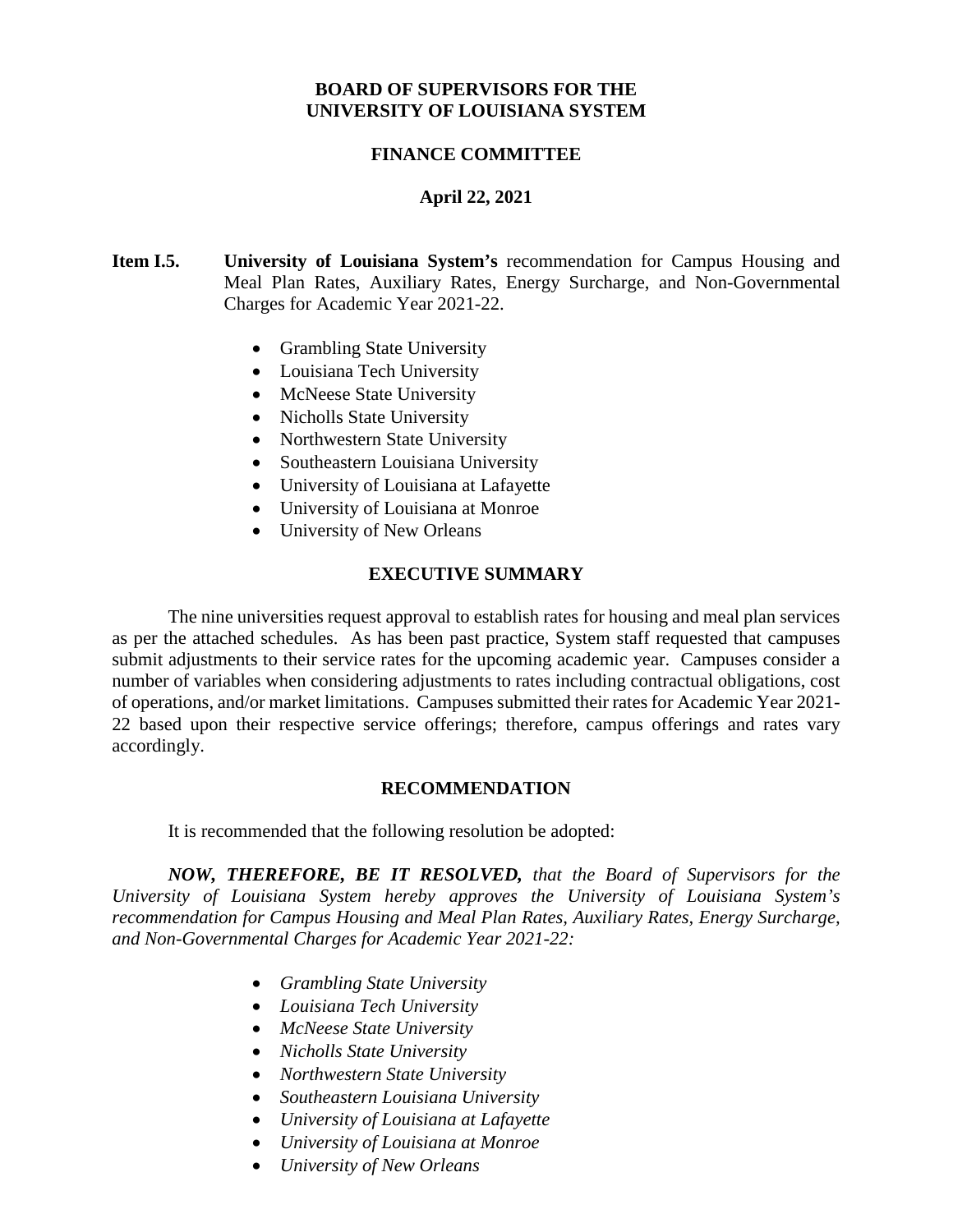# I.5.

## **Auxiliary and Other Fees**

 **FY 2021-2022**

|                                          |    | <b>Current</b> |    | Change                   |    | Proposed   | <b>Staff Approved</b> | <b>Comments</b>                                           | Log         |
|------------------------------------------|----|----------------|----|--------------------------|----|------------|-----------------------|-----------------------------------------------------------|-------------|
| <b>Grambling</b>                         |    |                |    |                          |    |            |                       |                                                           |             |
| <b>Energy Surcharge</b>                  | \$ | 8.00           | Ŝ. | 2.00                     | Ŝ. | 10.00      | 4/1/2021              |                                                           |             |
| <b>Louisiana Tech University</b>         |    |                |    |                          |    |            |                       |                                                           |             |
| <b>Energy Surcharge</b>                  |    | \$10.00        | Ś. | $\overline{\phantom{a}}$ | Ś. | 10.00      | 4/1/2021              |                                                           |             |
| Airplane Flight Fee/varies by plane      |    | various        |    | various                  |    | various    |                       | Operations and maintenance fee increase                   | ULS 2021-02 |
| <b>McNeese State University</b>          |    |                |    |                          |    |            |                       |                                                           |             |
| <b>Energy Surcharge</b>                  | \$ | 7.50           | \$ | $\overline{\phantom{a}}$ | \$ | 7.50       | 4/1/2021              |                                                           |             |
| Teacher Residency/intership Fee          |    |                |    |                          | \$ | 300.00     | 3/9/2021              | One time fee to promote professionalism                   | ULS 2021-03 |
| <b>Nicholls State University</b>         |    |                |    |                          |    |            |                       |                                                           |             |
| <b>Energy Surcharge</b>                  | \$ | 4.50           |    |                          | \$ | 4.50       | 4/1/2021              |                                                           |             |
| <b>Electronic Assessment Fee</b>         | Ś. | 55.00          | Ś. | 10.00                    | \$ | 65.00      | 4/6/2021              | Increase in fee charge only in first semester ULS 2021-04 |             |
| <b>Northwestern State University</b>     |    |                |    |                          |    |            |                       |                                                           |             |
| <b>Energy Surcharge</b>                  |    |                |    |                          |    |            | 4/1/2021              |                                                           |             |
| Steel Drum Ensemble course fee           |    |                |    |                          | \$ | 20.00      | 10/13/2020            | Maintain and tune steel drums                             | ULS 2021-05 |
| Southeastern Louisiana University        |    |                |    |                          |    |            |                       |                                                           |             |
| <b>Energy Surcharge</b>                  | \$ | 6.50           |    |                          | \$ | 6.50       | 4/1/2021              |                                                           |             |
| Pre-K program                            |    |                |    |                          |    | \$4,750.00 | 4/6/2020              | Opening a Pre-K program in Fall of 2020                   | ULS 2021-06 |
| University of Louisiana at Lafayette     |    |                |    |                          |    |            |                       |                                                           |             |
| <b>Energy Surcharge</b>                  | \$ | 7.50           | \$ | (0.50)                   | \$ | 7.00       | 4/1/2021              |                                                           |             |
| <b>University of Louisiana at Monroe</b> |    |                |    |                          |    |            |                       |                                                           |             |
| <b>Energy Surcharge</b>                  | \$ | 6.00           | \$ | (1.50)                   | \$ | 4.50       | 4/1/2021              |                                                           |             |
| <b>University of New Orleans</b>         |    |                |    |                          |    |            |                       |                                                           |             |
| <b>Energy Surcharge</b>                  |    | \$10.00        |    | $\overline{\phantom{a}}$ | \$ | 10.00      | 4/1/2021              |                                                           |             |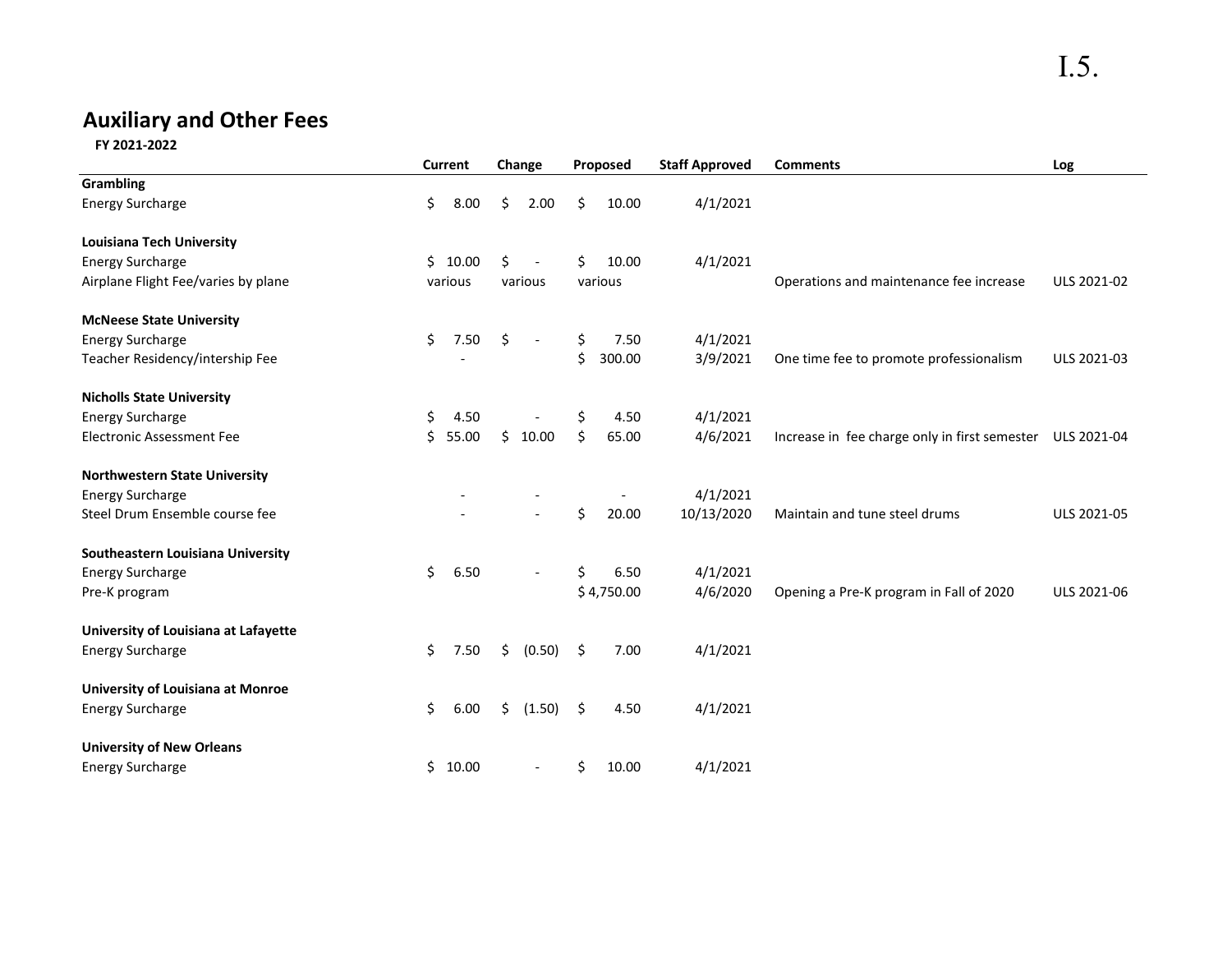

**University of Louisiana System**

# **University of Louisiana System Housing, Meal Plan Rates, and Auxiliary Fees Academic Year 2021-2022 April 22, 2021**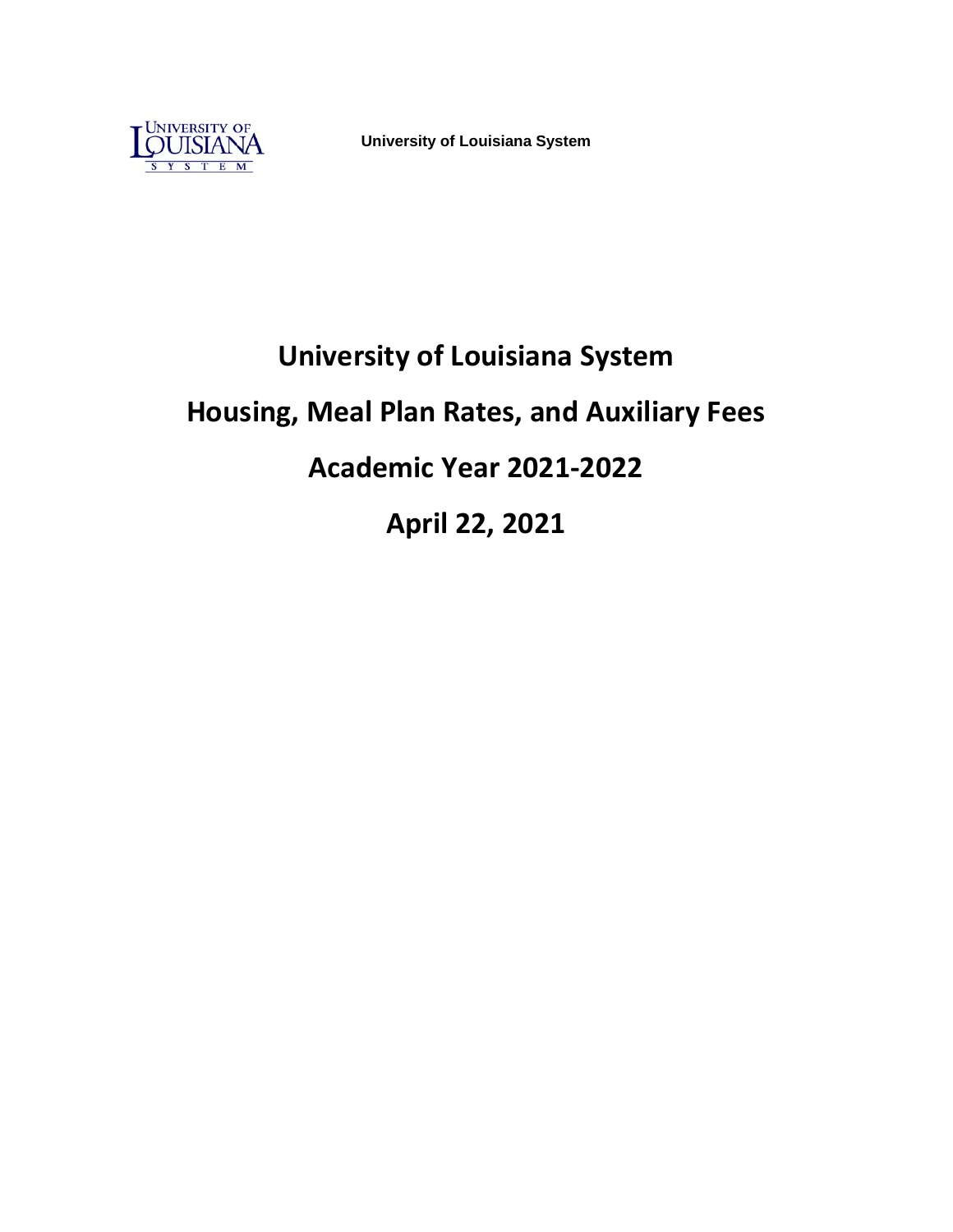### **Grambling State University**

|                                           | Current   | Proposed  | Increase or    | Percentage |
|-------------------------------------------|-----------|-----------|----------------|------------|
| <b>Description - Semester Rates</b>       | 2020-2021 | 2021-2022 | Decrease       | Increase   |
|                                           |           |           |                |            |
| <b>ROOM ONLY RATES</b>                    |           |           |                |            |
| Traditional (10 month lease)              | 1,615     | 1,553     | $-62$          | $-3.8%$    |
| Double occupancy room                     |           |           |                |            |
| Richmond (10 month lease)                 |           |           |                |            |
| 2 bed/1 bath                              | 2,519     | 2,457     | $-62$          | $-2.5%$    |
| 1 bed/1 bath                              | 2,668     | 2,606     | $-62$          | $-2.3%$    |
| Tiger Village (10 month lease)            |           |           |                |            |
| Double occupancy and bath                 | 2,836     | 2,774     | $-62$          | $-2.2%$    |
| 4 bed/2 bath                              | 3,364     | 3,302     | $-62$          | $-1.8%$    |
| 2 bed/1 bath                              | 3,890     | 3,828     | $-62$          | $-1.6%$    |
| <b>Campus Evolution (Off Campus)</b>      |           |           |                |            |
| 4 bed/2 bath                              | 3,364     | 3,302     | $-62$          | $-1.8%$    |
|                                           |           |           |                |            |
| <b>Steeple Glen</b>                       |           |           |                |            |
| 4 bed/4 bath                              | 3,672     | 3,610     | -62            | $-1.7%$    |
| <b>West Campus</b>                        |           |           |                |            |
| Bungalow (2-Bed)                          | 2,416     | 2,354     | -62            | $-2.6%$    |
| <b>Bungalow</b> / Private                 | 3,234     | 3,172     | $-62$          | $-1.9%$    |
| House                                     | 3,332     | 3,270     | $-62$          | $-1.9%$    |
| House/Private Bath                        | 3,667     | 3,605     | -62            | $-1.7%$    |
| <b>Summer Session I or II housing</b>     | 661       | 633       | $-28$          | $-4.2%$    |
| Laundry Fee                               | 50        | 50        | 0              | 0.0%       |
| Mailbox & Mailroom Services (Fall/Spring) | 20        | 82        | 62             | 310.0%     |
| Mailbox & Mailroom Services (Summer)      | 7.50      | 35        | 28             | 366.7%     |
| <b>MEAL PLANS</b>                         |           |           |                |            |
| <b>Fall &amp; Spring Semester</b>         |           |           |                |            |
| Tiger 24/7 Day Silver Plan                | 1,839     | 1,881     | 42             | 2.3%       |
| Tiger 24/7 Day Gold Plan                  | 1,939     | 1,984     | 45             | 2.3%       |
| Tiger 24/7 Day Platinum Plan              | 2,039     | 2,086     | 47             | 2.3%       |
| Tiger 24/5 Day Commuter Plan              | 1,839     | 1,881     | 42             | 2.3%       |
| Commuter Block 100                        | 500       | 512       | 11             | 2.3%       |
| Commuter Block 50                         | 300       | 307       | 7              | 2.3%       |
| Commuter Block 25                         | 175       | 179       | 4              | 2.3%       |
| Commuter Block 10                         | 80        | 82        | $\overline{2}$ | 2.3%       |
| <b>Summer Meal Plan</b>                   |           |           |                |            |
| 1 <sup>st</sup> Six Week Session          | 500       | 512       | 11             | 2.3%       |
| 2 <sup>nd</sup> Six Week Session          | 500       | 512       | 11             | 2.3%       |
|                                           |           |           |                |            |

Justification for increase/decrease: Housing and Mail Services

*GSU has entered into a new agreement with Ricoh that will provide new mailroom, print shop, and copier services for our students. Enhancements will include print services, intelligent lockers, a dynamic mail system with automatic notifications of packages and mail, along with extended hours for retrieving packages; all in a newly renovated mail center.* 

*As a result of our debt relief, the University wants to share the savings with our students. To do so, instead of increasing fees by \$62 (Fall/Spring) and \$28 (Summer), we are realigning the housing costs to support the enhanced mail services. This results in a \$62 (Fall/Spring) and a \$28 (Summer) savings for our students.*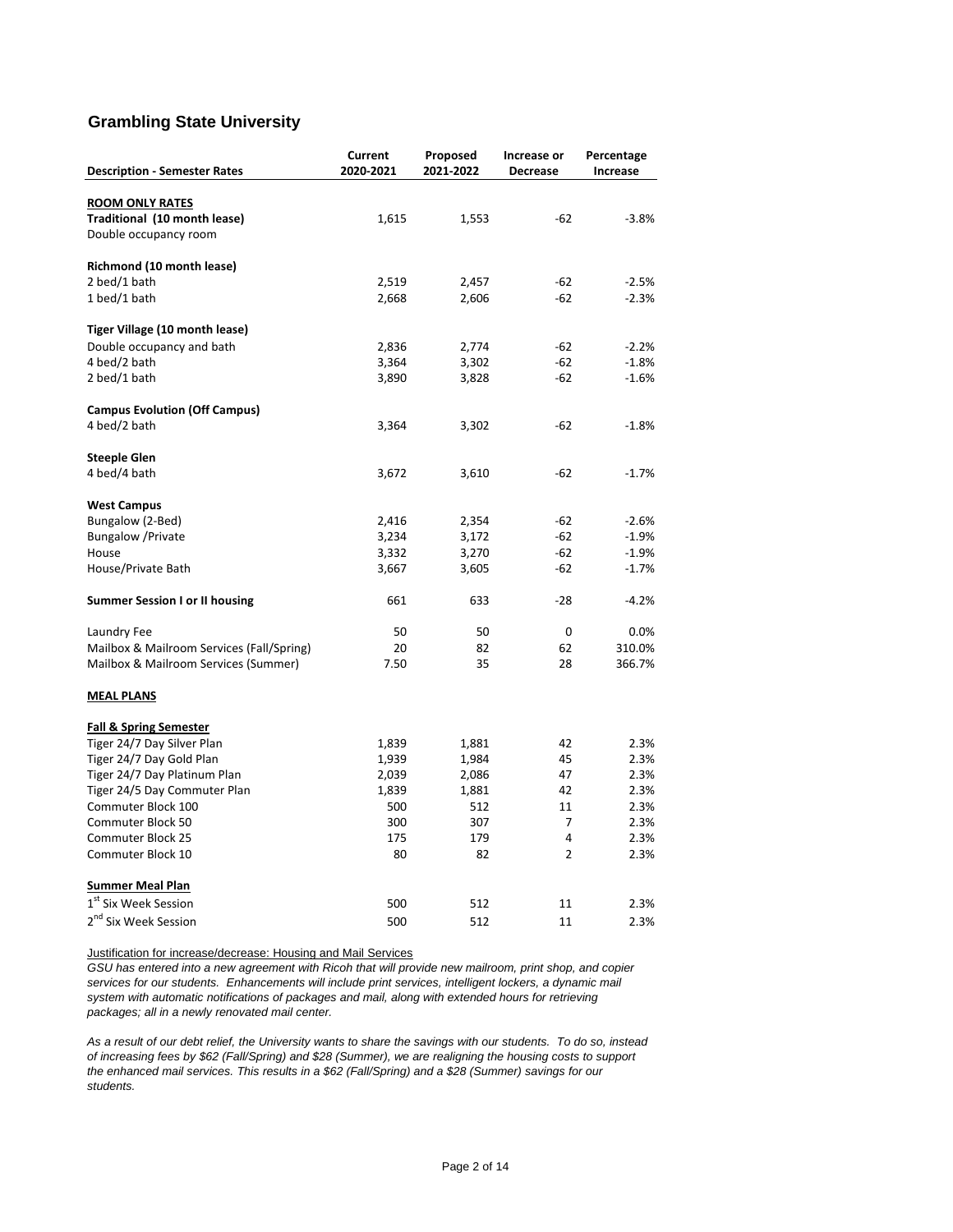### **Louisiana Tech University**

|                                                   | <b>Current</b> | Proposed  |                 | Percentage         |
|---------------------------------------------------|----------------|-----------|-----------------|--------------------|
| <b>Housing Fees:</b>                              | 2020-2021      | 2021-2022 | <b>Increase</b> | Increase           |
| <b>Residence Halls</b>                            |                |           |                 |                    |
| Regular Residence Hall Rate                       | 1,000          | 1,000     |                 | 0.0%               |
| Private Residence Hall Rate                       | 1,460          | 1,490     | 30              | 2.1%               |
| <b>University Park (Phase I) Rate</b>             |                |           |                 |                    |
| 12-month lease                                    | 1,660          | 1,690     | 30              | 1.8%               |
| 9-month lease (private)                           | 1,980          | 2,020     | 40              | 2.0%               |
| 9-month lease (non-private)                       | 1,550          | 1,550     |                 | 0.0%               |
| University Park (Phase II) Rate:                  |                |           |                 |                    |
| 12-month lease                                    | 1,940          | 1,980     | 40              | 2.1%               |
| 9-month lease (private)                           | 2,300          | 2,350     | 50              | 2.2%               |
| 9-month lease (non-private)                       | 1,800          | 1,800     |                 | 0.0%               |
| Park Place Rate:                                  |                |           |                 |                    |
| 12-month lease (two and four bedroom)             | 1,940          | 1,980     | 40              | 2.1%               |
| 9-month lease (two and four bedroom private)      | 2,300          | 2,350     | 50              | 2.2%               |
| 9-month lease (two and four bedroom non-private)  | 1,800          | 1,800     |                 | 0.0%               |
| One bedroom, 9-month lease (private)              | 2,530          | 2,580     | 50              | 2.0%               |
| One bedroom, 12-month lease                       | 2,190          | 2,230     | 40              | 1.8%               |
| <b>Legacy Park</b>                                |                |           |                 |                    |
| 9 month lease (non-private)                       | 1,830          | 1,870     | 40              | 2.2%               |
| 12 month lease (non-private)                      | 1,550          | 1,580     | 30              | 1.9%               |
| <b>Aswell &amp; Dudley Suites</b>                 |                |           |                 |                    |
| 9-month lease (non-private)                       | 1,500          | 1,530     | 30              | 2.0%               |
| 12 month lease (non-private)                      | 1,280          | 1,300     | 20              | 1.6%               |
| <b>Cottingham &amp; Richardson Suites</b>         |                |           |                 |                    |
| 9-month lease                                     |                | 1,530     |                 | <b>New Housing</b> |
| <b>Cottingham &amp; Richardson Residence Hall</b> |                |           |                 |                    |
| <b>Residence Hall Rate</b>                        |                | 1,550     |                 | <b>New Housing</b> |
| 1-bed flex (9-month lease)                        |                | 1,650     |                 | <b>New Housing</b> |
| 2-bed flex (9-month lease)                        |                | 1,350     |                 | New Housing        |
| <b>Meal Plan Fees:</b>                            |                |           |                 |                    |
| All Access plan rate (\$225 DB)                   | 1,265          | 1,300     | 35              | 2.8%               |
| All Access Premium plan rate (\$400 DB)           | 1,430          | 1,475     | 45              | 3.1%               |
| All Access Super Premium plan rate (\$550 DB)     |                | 1,600     |                 | New Plan           |
| Weekly 10-meal plan rate (\$375 DB)               | 1,265          | 1,300     | 35              | 2.8%               |
| <b>All DB 500</b>                                 |                | 500       |                 | New Plan           |
| 60 Block 350 DB                                   |                | 725       |                 | New Plan           |
| 40 Block 500 DB                                   |                | 760       |                 | New Plan           |
| 80 Block 500 DB                                   |                | 1,000     |                 | New Plan           |
| <b>Optional Meal Plan Fee</b>                     |                |           |                 |                    |
| Meal Plan Kit (Voluntary Meal Plan)               | 275            | 275       |                 | 0.0%               |
| Commuter Plan (Voluntary Meal Plan)               | 250            | 250       |                 | 0.0%               |

*All Housing rates include rent, utilities, cable, internet and furnishings NOTE: All above fees are Per Quarter Rates*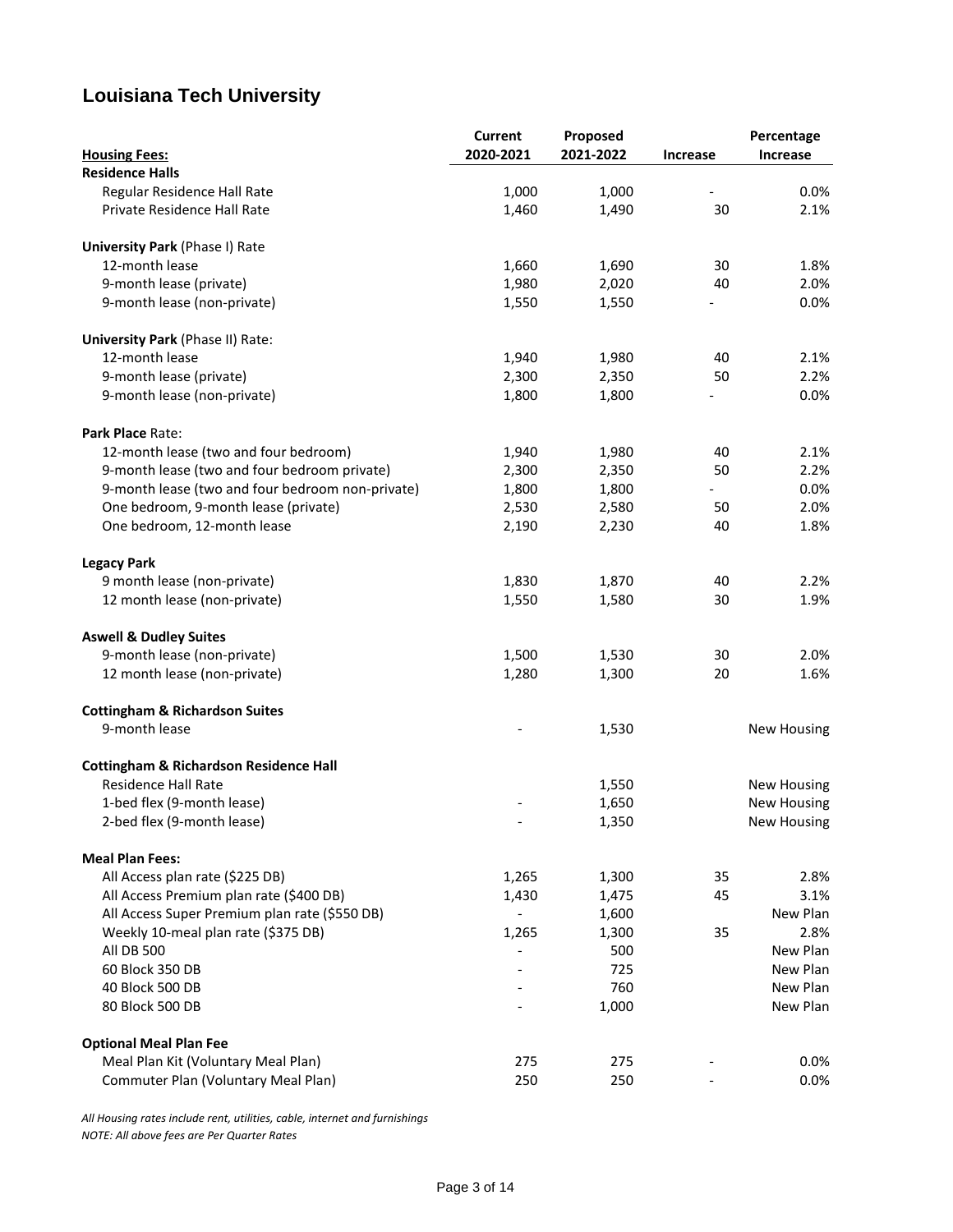### **McNeese State University**

|                                              | <b>Current</b> | Proposed  |                 | Percentage      |
|----------------------------------------------|----------------|-----------|-----------------|-----------------|
| <b>Housing Rates *</b>                       | 2020-2021      | 2021-2022 | <b>Increase</b> | <b>Increase</b> |
| King, Watkins, Zigler 2 Bed/1 Bath Private   | 3,035          | 3,085     | 50              | 1.6%            |
| King, Watkins, Zigler 6/2 Semi Private       | 2,175          | 2,225     | 50              | 2.3%            |
| King, Watkins, Zigler 6/2 Private            | 2,700          | 2,750     | 50              | 1.9%            |
| King, Watkins, Zigler 6/2 Large Private**    | 2,850          | 2,875     | 25              | 0.9%            |
| Bel and Sallier Gardens 4/2 Private (Apartme | 3,150          | 3,200     | 50              | 1.6%            |
| Collette Hall Semi Private**                 | 1,450          | 1,500     | 50              | 3.4%            |
| <b>Collette Hall Private</b>                 | 1,875          | 1,930     | 55              | 2.9%            |
| Burton Hall 2 Bed/1 Bath Private             | 3,200          | 3,255     | 55              | 1.7%            |
| Burton Hall 4 Bed/2 Bath Private             | 3,100          | 3,155     | 55              | 1.8%            |
| Sale Street Apartments (1 bed, private)      | 2,750          | Off Line  |                 |                 |
| Sale Street Apartments (2 bed, private)      | 3,500          | Off Line  |                 |                 |

\*Housing: Current and proposed rates include laundry fee of \$55, laundry may be separated in future. \*\*Minor adjustments made for prior period errors.

### **Dining Plan Rates\*\***

| Cowboy with \$225 DB Unlimited Access                  | 1,909 | 1,909 | 0.0% |
|--------------------------------------------------------|-------|-------|------|
| Cowgirl with \$245 DB 19 meals/week                    | 1,909 | 1,909 | 0.0% |
| Cowpoke with \$265 DB 14 meals/week                    | 1,909 | 1,909 | 0.0% |
| Kicker with \$275 DB (apartments only) 5<br>meals/week | 924   | 924   | 0.0% |
| Rowdy with \$275 DB 10 meals                           | 1,384 | 1.384 | 0.0% |
| Summer Meal Plan                                       | 718   | 718   | 0.0% |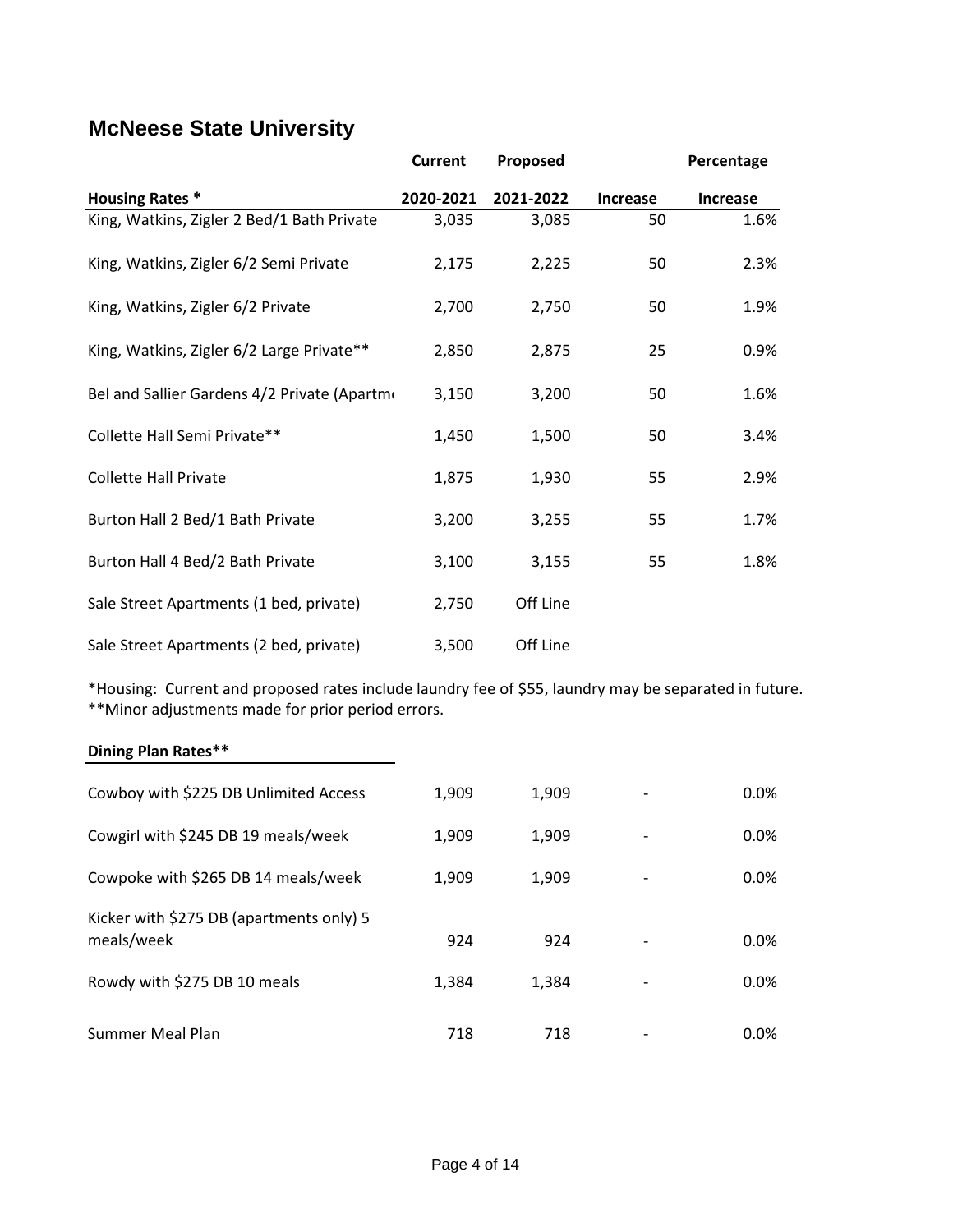### **Current Proposed 2020-2021 2021-2022 Increase Housing Rates Residence Halls Per Fall/Spring Semester Babington and Ellender Halls** Single Occupancy 2,980 3,069 89 3.0% Double Occupancy 2,096 2,159 63 3.0% **Calecas Hall** Single Occupancy 1.1 and 2.0% 3.245 3.342 97 3.0% Double Occupancy 2,282 2,350 68 3.0% **Scholars, Millet, Zeringue Halls** Private 3,617 3,726 109 3.0% Semi-Private 3,323 3,423 100 3.0% **International / Break - Fall/Spring Babington and Ellender Halls** Single Occupancy 1.1 and 2.0% 3,323 3,423 100 3.0% Double Occupancy 2,336 2,406 70 3.0% **Calecas Hall** Single Occupancy 1.1 and 2.0% 3.619 3.728 109 3.0% Double Occupancy 2,544 2,620 76 3.0% **Scholars, Millet, Zeringue Halls** Private 3,929 4,047 118 3.0% Semi-Private 3,592 3,700 108 3.0% **Brady Complex Apartments Per Student - Per Fall/Spring** 4 Bedroom w/ 2 Bathroom 3,929 4,047 118 3.0% 2 Bedroom w/ 2 Bathroom 1,378 4,378 4,509 131 3.0% **Summer Session - effective Summer 2021 Eight Week Term** Brady 4-Bedroom **800** 824 24 3.0% Brady 2 Bedroom 1,000 1,030 30 3.0% **Four Week Term - Mini A & B** Brady 4-Bedroom 100 100 400 412 12 3.0% Brady 2 Bedroom 600 500 515 15 3.0% **Family (Married) Housing Rates (Monthly Rates)** One Bedroom 550 567 17 3.1% Two Bedroom 610 628 18 3.0%  **Percentage Increase**

### **NICHOLLS STATE UNIVERSITY**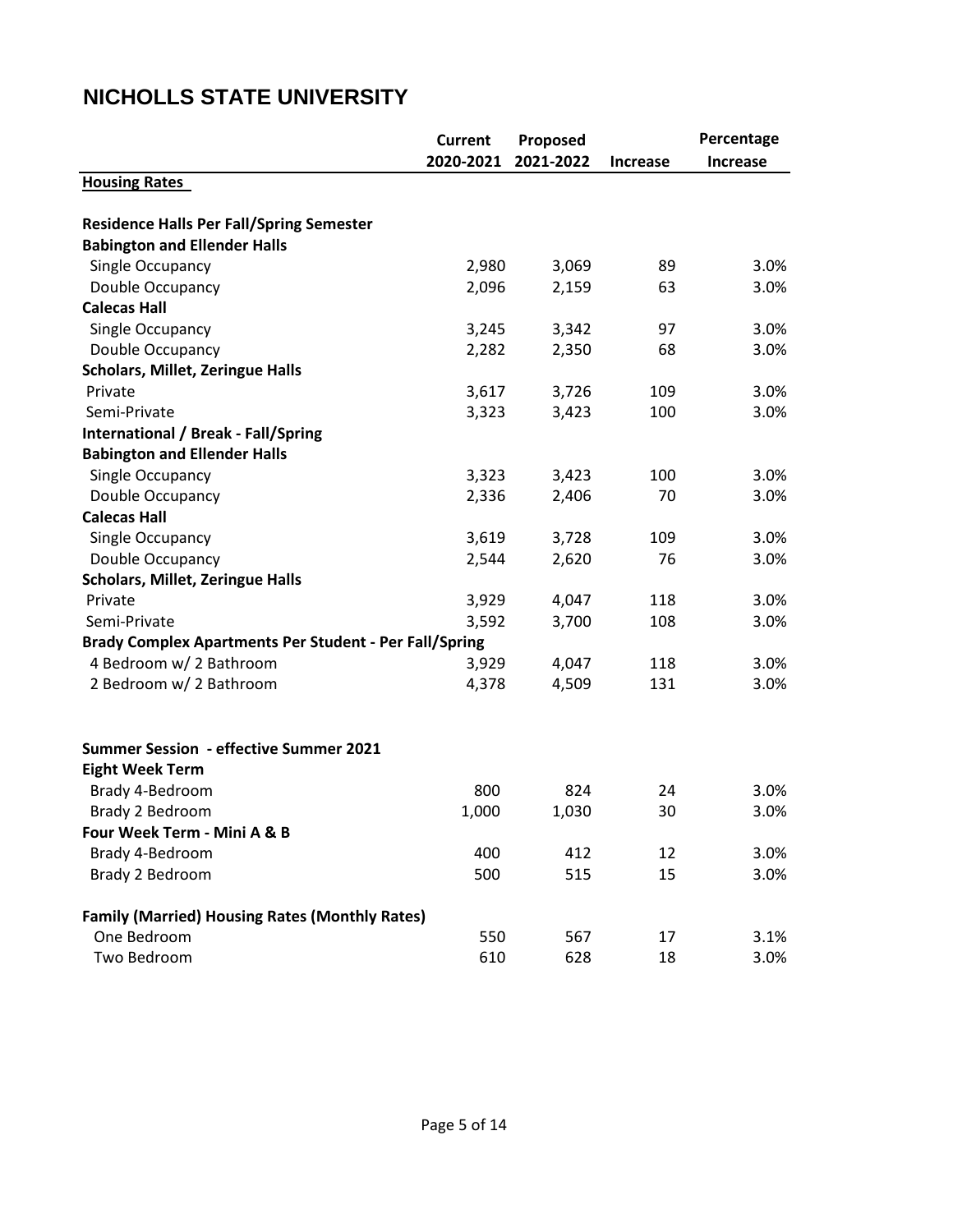### **Meal Plan Rates**

#### **Fall / Spring - Per Semester**

| <b>Silver Level</b>                                                        |       |       |               |      |
|----------------------------------------------------------------------------|-------|-------|---------------|------|
| ---10 Meals, 5 days/\$296 Munch Money                                      | 1,755 | 1,781 | 26            | 1.5% |
| ---15 Meals, 5 days/\$236 Munch Money                                      | 1,755 | 1,781 | 26            | 1.5% |
| ---19 Meals, 7 days/\$220 Munch Money                                      | 1,755 | 1,781 | 26            | 1.5% |
| <b>Gold Level</b>                                                          |       |       |               |      |
| ---10 Meals, 5 days/\$387 Munch Money                                      | 1,853 | 1,881 | 28            | 1.5% |
| ---15 Meals, 5 days/\$325 Munch Money                                      | 1,853 | 1,881 | 28            | 1.5% |
| ---19 Meals, 7 days/\$310 Munch Money                                      | 1,853 | 1,881 | 28            | 1.5% |
| Unlimited Plan - 7 days/\$213 Dining Dollars                               | 2,228 | 2,261 | 33            | 1.5% |
| <b>Bronze Level (Brady residents only)</b>                                 |       |       |               |      |
| ---5 Meals, 5 days/\$331 Munch Money                                       | 1,043 | 1,059 | 16            | 1.5% |
| <b>Brady - declining balance</b>                                           | 601   | 610   | 9             | 1.5% |
| <b>Summer Session - effective Summer 2021</b><br><b>Eight Week Session</b> |       |       |               |      |
| ---19 Meals, 7 days/\$117 Munch Money                                      | 884   | 898   | 14            | 1.6% |
| <b>Four Week Session</b><br>---19 Meals, 7 days/\$62 Munch Money           | 442   | 449   | 7             | 1.6% |
| <b>Brady - Eight Week Session - declining balanc</b>                       | 313   | 318   | 5             | 1.6% |
| Brady - Mini A or B - declining balance                                    | 166   | 168   | $\mathfrak z$ | 1.2% |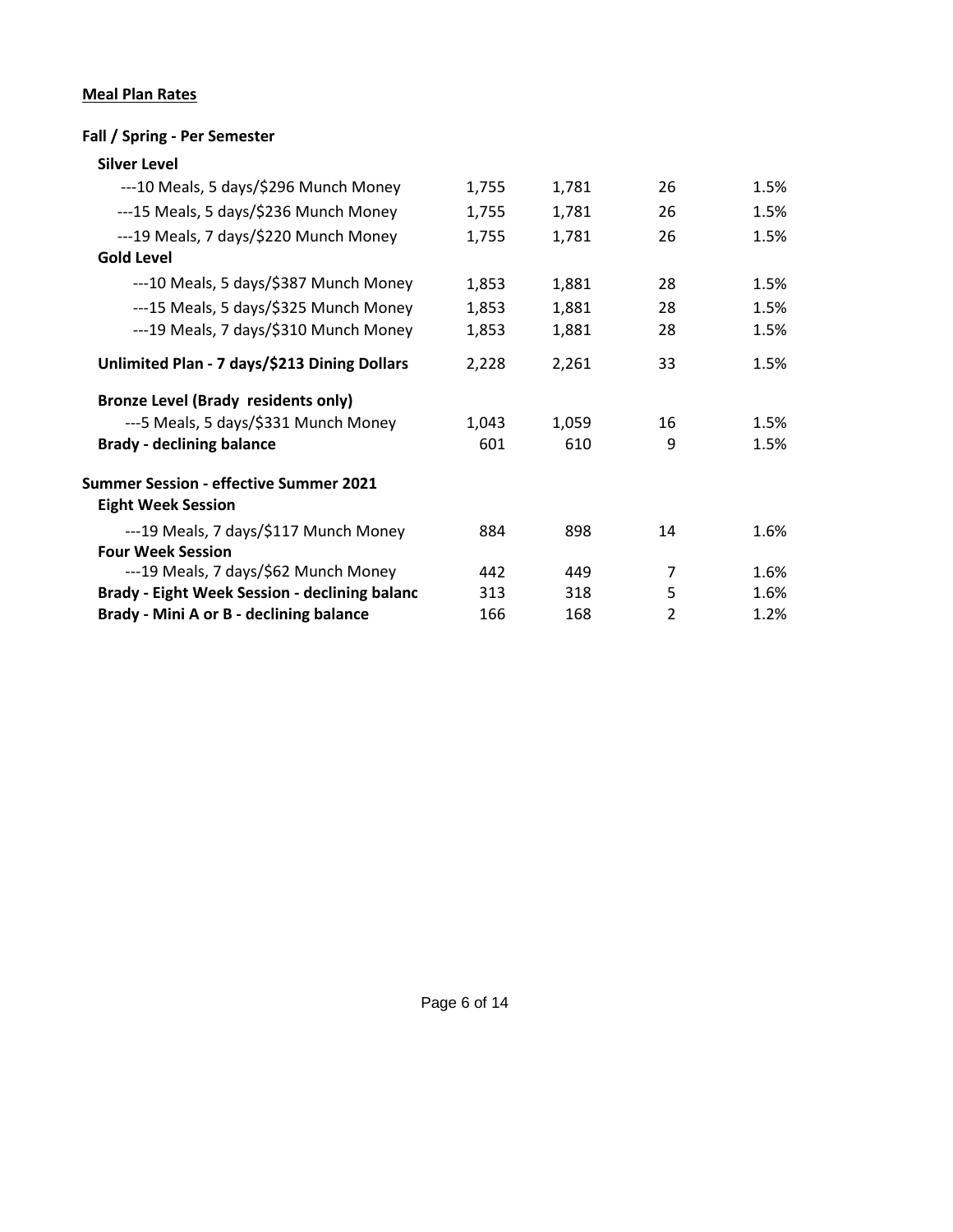### **Northwestern State University**

|                                                                                          | <b>Current</b> | Proposed  |                 | Percentage      |
|------------------------------------------------------------------------------------------|----------------|-----------|-----------------|-----------------|
|                                                                                          | 2020-2021      | 2021-2022 | <b>Increase</b> | <b>Increase</b> |
| <b>University Place</b>                                                                  |                |           |                 |                 |
| 2 bed/2 bath Single                                                                      | 3,551          | 3,551     |                 | 0.00%           |
| 2 bed/2 bath Double                                                                      | 2,702          | 2,702     |                 | 0.00%           |
| Includes: Utilities and cable                                                            |                |           |                 |                 |
| <b>University Columns</b>                                                                |                |           |                 |                 |
| Efficiency                                                                               | 3,000          | 3,000     |                 | 0.00%           |
| 2 bed/2 bath Single                                                                      | 3,946          | 3,946     |                 | 0.00%           |
| 4 bed/2 bath                                                                             | 2,982          | 2,982     |                 | 0.00%           |
| Includes: utilities for Efficiency \$50, 2 bed \$60, and 4 bed \$100 per month and cable |                |           |                 |                 |
| <b>Varnado Hall</b>                                                                      |                |           |                 |                 |
| Shared                                                                                   | 3,060          | 3,060     |                 | 0.00%           |
| <b>MEAL PLAN RATES</b>                                                                   |                |           |                 |                 |
| Unlimited Plan-Dining Hall +\$300 DB                                                     | 1,985          | 2,050     | 65              | 3.27%           |
| 5 meals with \$575 DB                                                                    | 1,460          | 1,490     | 30              | 2.05%           |
| 10 meals per week - No DB                                                                | 975            | 1,010     | 35              | 3.59%           |
| Vic's Ultra - All declining balance                                                      | 1,150          | 1,150     |                 | 0.00%           |
| Vic's Lite - All declining balance                                                       | 750            | 750       |                 | 0.00%           |
| 2 meals/weeks with \$325 DB                                                              | 575            | 585       | 10              | 1.74%           |
| Vic's Commuter all DCB                                                                   | 200            | 200       |                 | 0.00%           |

The rate increases comply with contractual obligation of current food services contract and is supported by the Consumer Price Index Summary.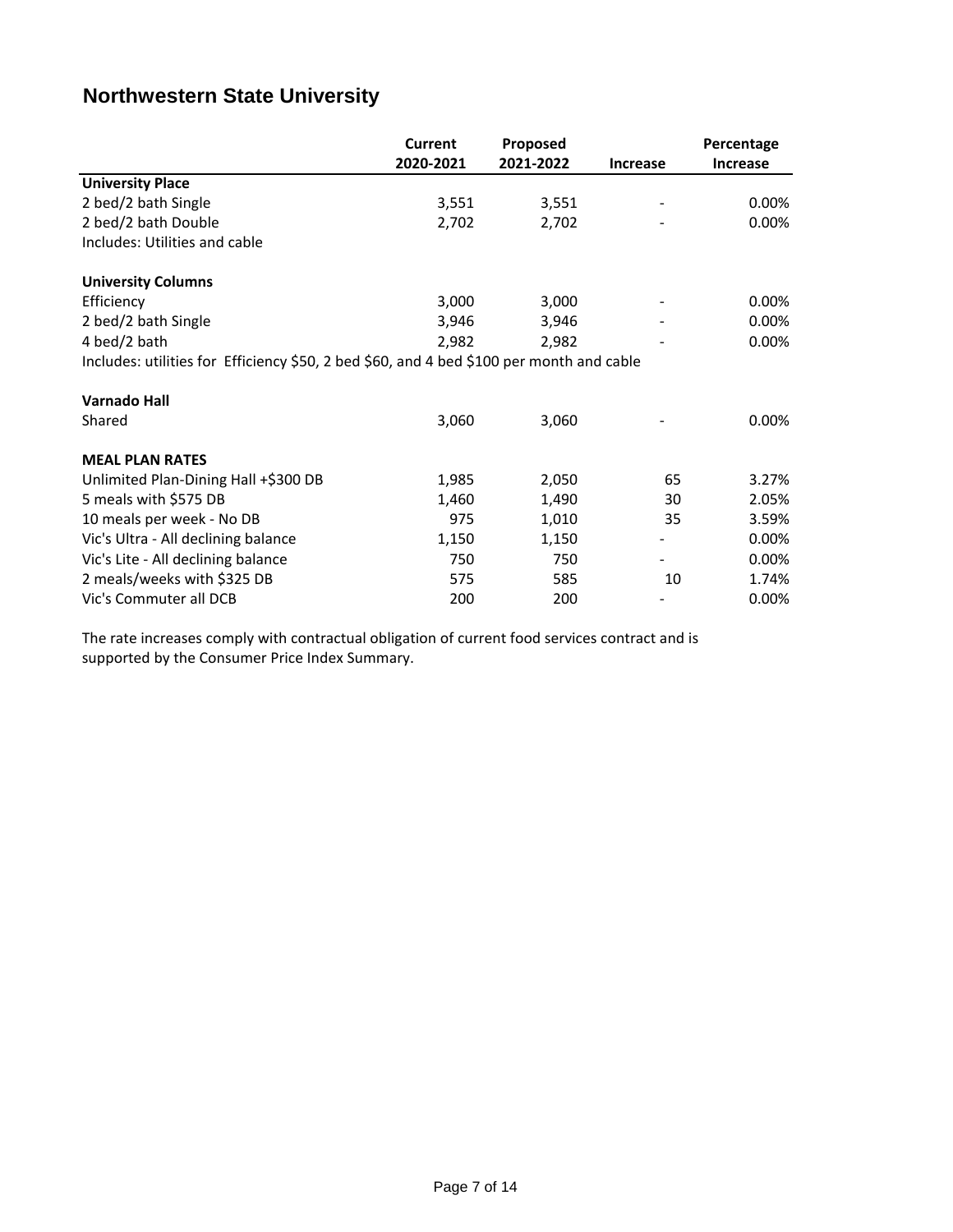### **SOUTHEASTERN LOUISIANA UNIVERSITY**

|                                                    | <b>Current</b> | Proposed  |                 |                 |
|----------------------------------------------------|----------------|-----------|-----------------|-----------------|
|                                                    |                |           |                 | Percentage      |
| <b>ROOM ONLY RATES*</b>                            | 2020-2021      | 2021-2022 | <b>Increase</b> | <b>Increase</b> |
| <b>Fall &amp; Spring</b>                           |                |           |                 |                 |
| <b>Ascension &amp; Twelve Oaks Residence Halls</b> |                |           |                 |                 |
| Shared                                             | 2,775          | 2,850     | 75              | 2.7%            |
| Private                                            | 3,800          | 3,900     | 100             | 2.6%            |
| Cardinal Newman, Louisiana, Hammond,               |                |           |                 |                 |
| Pride, Tangipahoa, & Taylor Residence              |                |           |                 |                 |
| <b>Halls</b>                                       |                |           |                 |                 |
| Shared                                             | 2,525          | 2,525     |                 | 0.0%            |
| Livingston, St. Tammany, & Washington              |                |           |                 |                 |
| <b>Residence Halls</b>                             |                |           |                 |                 |
| Private                                            | 3,600          | 3,600     |                 | 0.0%            |
| <b>The Village Residence Hall</b>                  |                |           |                 |                 |
| Shared                                             | 2,525          | 2,525     |                 | 0.0%            |
| The Village (Organizational Housing)               |                |           |                 |                 |
| Shared                                             | 3,000          | 3,000     |                 | 0.0%            |
| <b>The Village</b>                                 |                |           |                 |                 |
| Parlor Fee                                         | 155            | 155       |                 | 0.0%            |
| <b>Southeastern Oaks Apartments</b>                |                |           |                 |                 |
| 2 Bedroom                                          | 4,200          | 4,200     |                 | 0.0%            |
| 4 Bedroom                                          | 3,500          | 3,500     |                 | 0.0%            |
| <b>Summer</b>                                      |                |           |                 |                 |
| <b>Residence Hall</b>                              |                |           |                 |                 |
| Shared                                             | 1,050          | 1,050     |                 | 0.0%            |
| Private (New Summer Offering)                      | 1,450          | 1,450     |                 | 0.0%            |
| 2 Bedroom                                          | 1,775          | 1,775     |                 | 0.0%            |
| 4 Bedroom                                          | 1,425          | 1,425     |                 | 0.0%            |

\*NOTE: 3.0% increase is based on original Housing Proforma and the increase is only proposed for the newest facilities. All other rates will remain unchanged.

| <b>MEAL PLAN RATES**</b>     |       |       |       |          |
|------------------------------|-------|-------|-------|----------|
| <b>Fall &amp; Spring</b>     |       |       |       |          |
| (Default Plan)<br>Cub Plan   | 1,565 | 1,605 | 40    | 2.6%     |
| Gold Plan                    | 1,665 | 1,710 | 45    | 2.7%     |
| All Access 7PLAN             | 1,725 | 1,770 | 45    | 2.6%     |
| All Access 7PLAN - UPGRADE   | 1,830 | 1,875 | 45    | 2.5%     |
| Organizational Plan 1        | 1,135 | 1,000 | (135) | $-11.9%$ |
| <b>Organizational Plan 2</b> | 840   | 750   | (90)  | $-10.7%$ |
| Commuter Plan (All DB)       | 300   | 300   |       | 0.0%     |
| Pack 18                      | 400   | 400   |       | $0.0\%$  |
| Pack 30 + Home Chef          | 500   | 500   |       | 0.0%     |
| Pack 48                      | 600   | 600   |       | 0.0%     |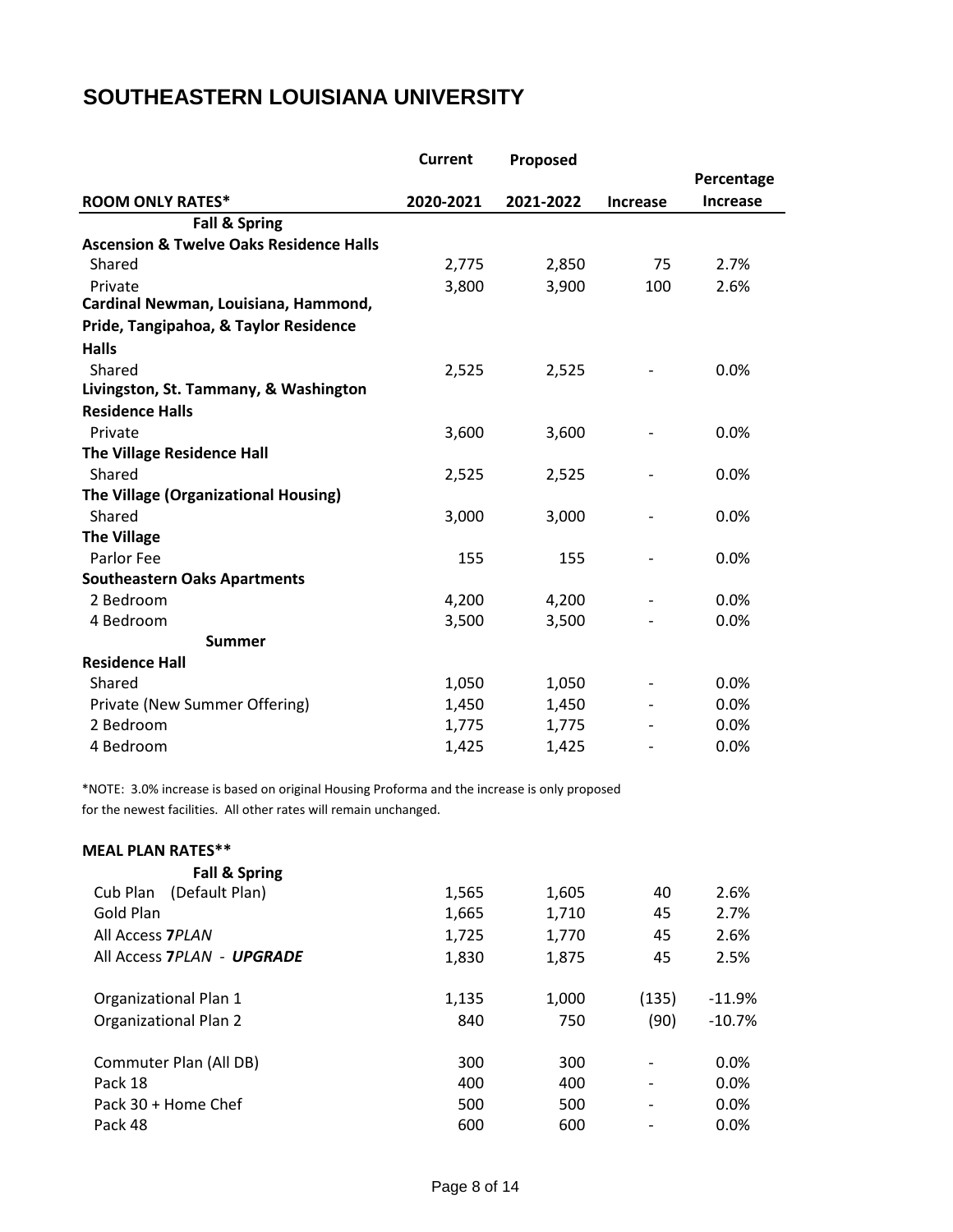| <b>Summer</b>    |     |     |      |
|------------------|-----|-----|------|
| Summer Meal Plan | 425 | 435 | 2.4% |

\*\*Proposed increases comply with contractual obligation of current food service contract. SGA is aware of increase and justification.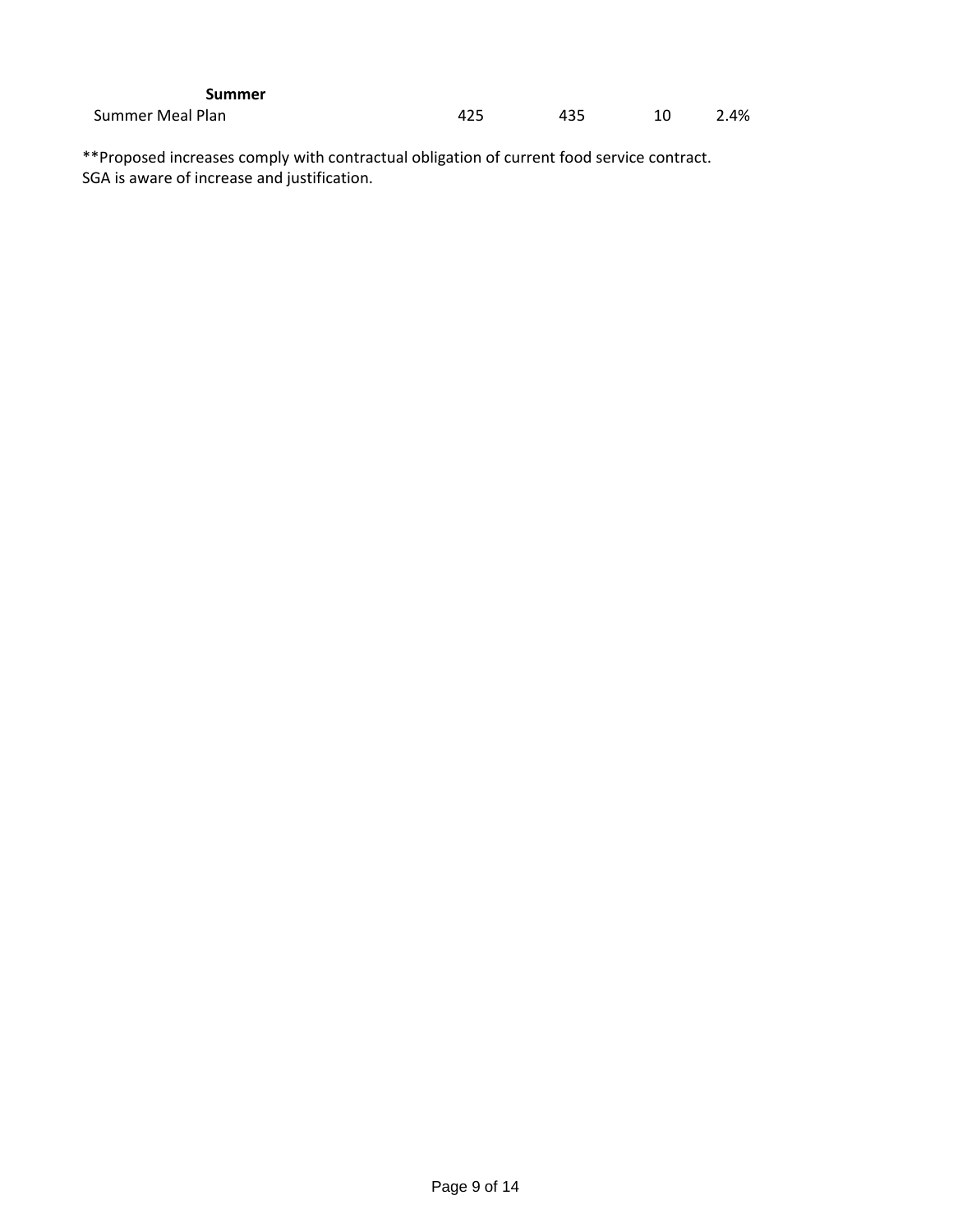# **University of Louisiana at Lafayette**

|                               | <b>Current</b> | Proposed  |                 | Percentage |
|-------------------------------|----------------|-----------|-----------------|------------|
| <b>Room Only Rates</b>        | 2020-2021      | 2021-2022 | <b>Increase</b> | Increase   |
| Baker & Huger Halls           |                |           |                 |            |
| Singles                       | 4,807          | 4,951     | 144             | 3.0%       |
| <b>Doubles</b>                | 3,394          | 3,496     | 102             | 3.0%       |
| Graduate                      | 4,913          | 5,061     | 148             | 3.0%       |
| Staff                         | 4,807          | 4,951     | 144             | 3.0%       |
| <b>Hall Directors</b>         | 6,597          | 6,795     | 198             | 3.0%       |
| Shared Studio - New           | 3,538          | 3,644     | 106             | 3.0%       |
| Private Studio - New          | 5,462          | 5,626     | 164             | 3.0%       |
| Harris & Conference Center    |                |           |                 |            |
| Singles                       | 3,137          | 3,231     | 94              | 3.0%       |
| Doubles                       | 2,333          | 2,403     | 70              | 3.0%       |
| Graduate                      | 3,216          | 3,312     | 97              | 3.0%       |
| <b>Staff</b>                  | 3,137          | 3,231     | 94              | 3.0%       |
| <b>Hall Directors</b>         | 3,573          | 3,680     | 107             | 3.0%       |
| Conference Center             |                |           |                 |            |
| Single                        | 3,239          | 3,336     | 97              | 3.0%       |
| <b>Doubles</b>                | 2,428          | 2,501     | 73              | 3.0%       |
| <b>Triple</b>                 | 1,626          | 1,675     | 49              | 3.0%       |
| Quad                          | 1,334          | 1,374     | 40              | 3.0%       |
| Graduate                      | 3,319          | 3,418     | 100             | 3.0%       |
| Staff                         | 3,239          | 3,336     | 97              | 3.0%       |
| <b>Hall Directors</b>         | 3,533          | 3,639     | 106             | 3.0%       |
| Rose Garden (Bonin & Coronna) |                |           |                 |            |
| Single                        | 4,807          | 4,951     | 144             | 3.0%       |
| <b>Doubles</b>                | 3,394          | 3,496     | 102             | 3.0%       |
| Graduate                      | 4,913          | 5,061     | 148             | 3.0%       |
| Staff                         | 4,807          | 4,951     | 144             | 3.0%       |
| <b>Hall Directors</b>         | 6,597          | 6,795     | 198             | 3.0%       |
| <b>Legacy Park Apartments</b> |                |           |                 |            |
| 1/1 Shared (Shared)           | 3,348          | 3,448     | 101             | 3.0%       |
| 1/1 Shared (Private)          | 6,694          | 6,895     | 201             | 3.0%       |
| 2/2 Single                    | 3,894          | 4,011     | 117             | 3.0%       |
| 3/3 Single                    | 3,385          | 3,503     | 119             | 3.5%       |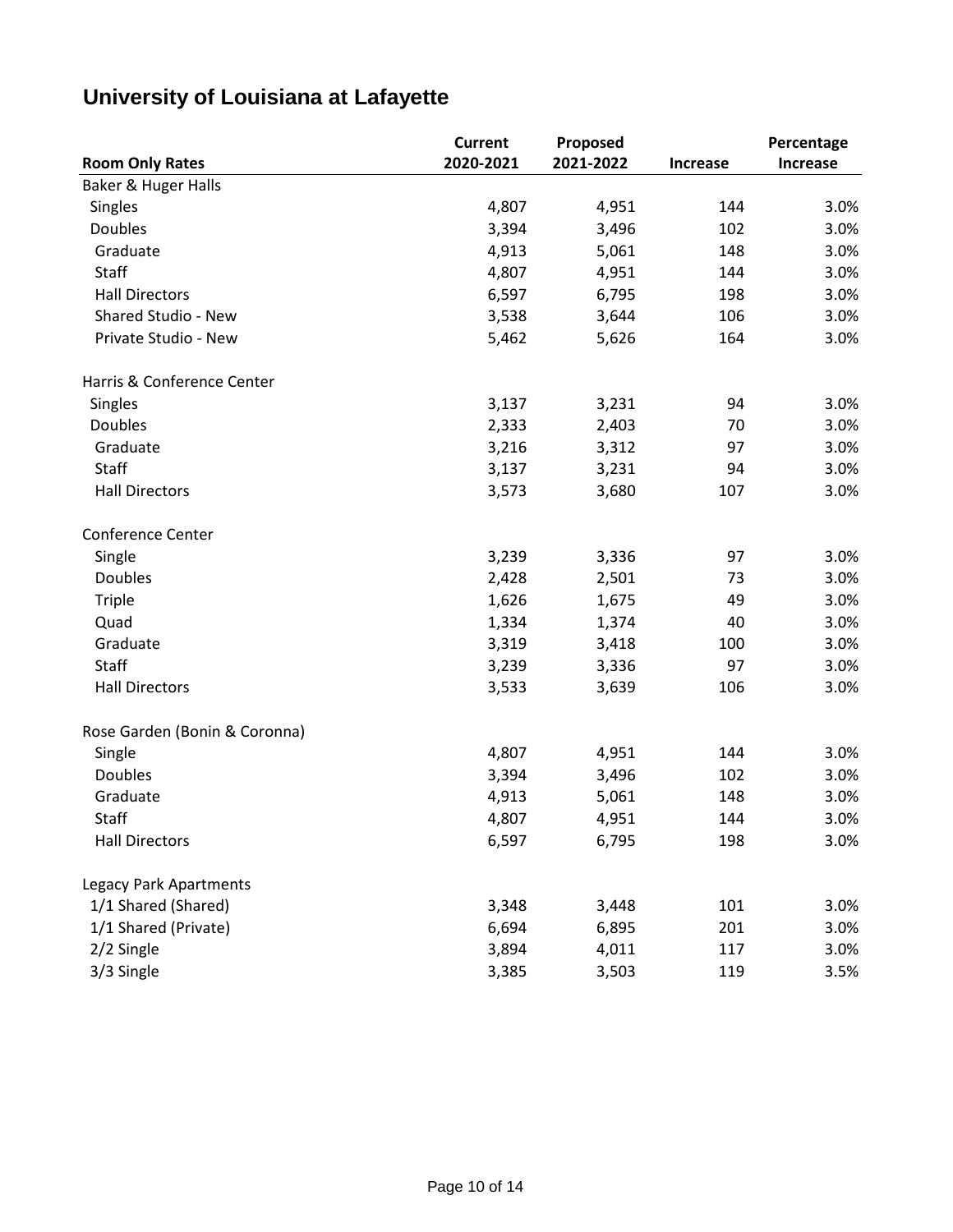|                                               | <b>Current</b> | Proposed  |                 | Percentage      |
|-----------------------------------------------|----------------|-----------|-----------------|-----------------|
| <b>Room Only Rates</b>                        | 2020-2021      | 2021-2022 | <b>Increase</b> | <b>Increase</b> |
|                                               |                |           |                 |                 |
| The Heritage Apartments                       |                |           |                 |                 |
| 2/2 Single - New                              | 4,159          | 4,284     | 125             | 3.0%            |
| 3/3 Single - New                              | 3,650          | 3,759     | 110             | 3.0%            |
| 4/4 Single - New                              | 3,360          | 3,478     | 118             | 3.5%            |
| Family - Furn.                                | 4,920          | 5,067     | 148             | 3.0%            |
| Family - UnFurn.                              | 4,588          | 4,725     | 138             | 3.0%            |
| <b>Family Housing Cajun Village</b>           | 3,439          | 3,542     | 103             | 3.0%            |
| <b>Meals Plans:</b>                           |                |           |                 |                 |
| Cajun Freedom - unlimited meals \$75 DB/\$150 | 2,202          | 2,224     | 22              | 1.0%            |
| Cajun Select - 14 meals \$250 DB/\$350        | 1,767          | 1,924     | 157             | 8.9%            |
| Cajun Classic Plan - 5 meals per week and     |                |           |                 |                 |
| \$300/\$350 DB                                | 971            | 1,009     | 38              | 3.9%            |
| Cajun RA - 5 Flex meals +\$500 DB             | 1,169          | 1,174     | 5               | 0.4%            |
| Cajun Classic Light - 5 Meals No DB           | 611            | 624       | 13              | 2.1%            |
| <b>Summer 2021 Meal Plans</b>                 |                |           |                 |                 |
| Summer 5-5 MPW + \$125 DB                     | 844            | 889       | 45              | 5.3%            |
| Summer 10-10 MPW + \$75 DB                    | 844            | 889       | 45              | 5.3%            |
| Summer 15 Meal Plan, No DB                    |                | 889       | New             | New             |
| Sumer Light 5 neals No DB                     | 342            | 390       | 48              | 14%             |
| <b>Commuter Meal Plans</b>                    |                |           |                 |                 |
| Cajun Commuter-9 meals/sem + \$150 DB         | 193            | 193       | 0               | 0%              |
| Cajun Community-18 meals/sem + \$275 DB       | 366            | 366       | 0               | 0%              |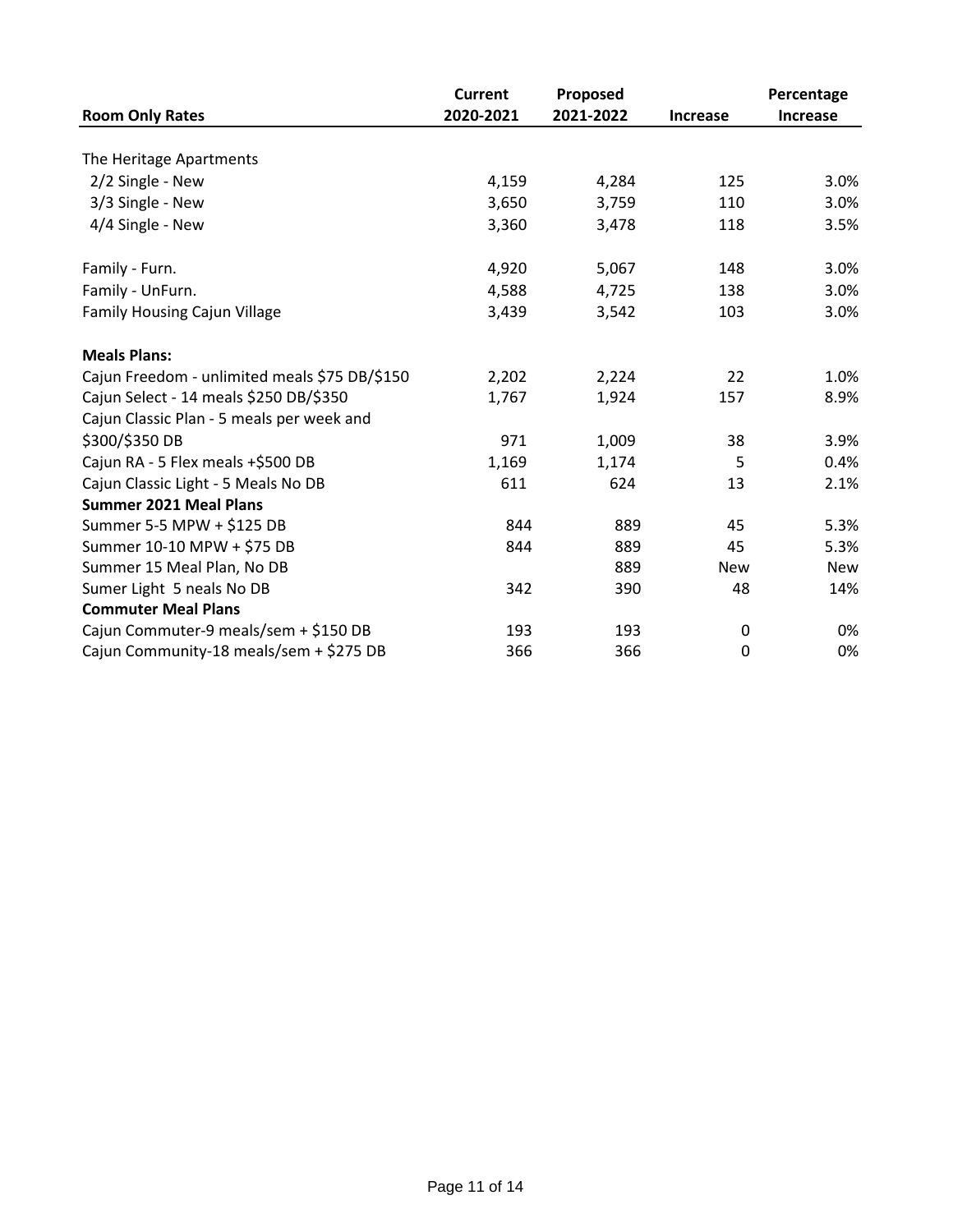| University of Louisiana at Monroe |  |  |
|-----------------------------------|--|--|
|-----------------------------------|--|--|

|                                                    | <b>Current</b> | Proposed  |                          | Percentage      |
|----------------------------------------------------|----------------|-----------|--------------------------|-----------------|
| <b>ROOM ONLY RATES</b>                             | 2020-2021      | 2021-2022 | Increase                 | <b>Increase</b> |
|                                                    |                |           |                          |                 |
| <b>Resident Hall</b>                               |                |           |                          |                 |
| Masur Dorm - Double                                | 1,410          | 1,438     | 28                       | 2.0%            |
| Madison Dorm - Double                              | 1,527          | 1,557     | 30                       | 2.0%            |
| <b>Ouachita Dorm - Double</b>                      | 1,527          | 1,557     | 30                       | 2.0%            |
| Masur Dorm - Single                                | 2,263          | 2,308     | 45                       | 2.0%            |
| Madison Dorm - Single                              | 2,526          | 2,576     | 50                       | 2.0%            |
| Ouachita Dorm - Single                             | 2,526          | 2,576     | 50                       | 2.0%            |
| <b>University Suites</b>                           |                |           |                          |                 |
| <b>University Commons I</b>                        | 2,250          | 2,295     | 45                       | 2.0%            |
| <b>University Commons II</b>                       | 2,876          | 2,933     | 57                       | 2.0%            |
| <b>Bayou Suites</b>                                | 2,876          | 2,933     | 57                       | 2.0%            |
| <b>University Apartments</b>                       |                |           |                          |                 |
| Apt 4 Bedroom 10 month                             | 3,148          | 3,210     | 62                       | 2.0%            |
| Apt 4 Bedroom 12 month                             | 3,358          | 3,425     | 67                       | 2.0%            |
| Apt 2 Bedroom 12 month                             | 3,832          | 3,908     | 76                       | 2.0%            |
| Apt 1 bedroom 12 month                             | 4,537          | 4,627     | 90                       | 2.0%            |
| <b>MEAL PLAN RATES</b>                             |                |           |                          |                 |
| All Access Unlimited meals + \$100 Flex            | 1,858          | 1,930     | 72                       | 3.9%            |
| Maroon Plan - 160 meals per semester +\$515 Flex   | 1,731          | 1,799     | 68                       | 3.9%            |
| Village Plan-55 meals per sem + \$415 Flex         | 928            | 964       | 36                       | 3.9%            |
| All Access Gold - Unlimited Meals + \$200 Flex     | 1,953          | 2,029     | 76                       | 3.9%            |
| All Access Platinum - Unlimited Meals + \$300 Flex | 2,046          | 2,126     | 80                       | 3.9%            |
| Commuter Plan 1-20 meals + \$275 Flex per sem      | 411            | 411       |                          | 0.0%            |
| Commuter Plan 2- all Flex dollars                  | 308            | 308       |                          | 0.0%            |
| Schulze Commuter - 30 meals per semester           | 154            | 154       | $\overline{\phantom{a}}$ | 0.0%            |

#### **Rationale-**

Requested meal plan prices- Proposed increase comply with Aramark's contractual obligation for the CPI (which is currently 3.9%) but no more than 5%.

Requested Housing Rate increases- Proposed increases are in accordance with established Proforma for bond issue.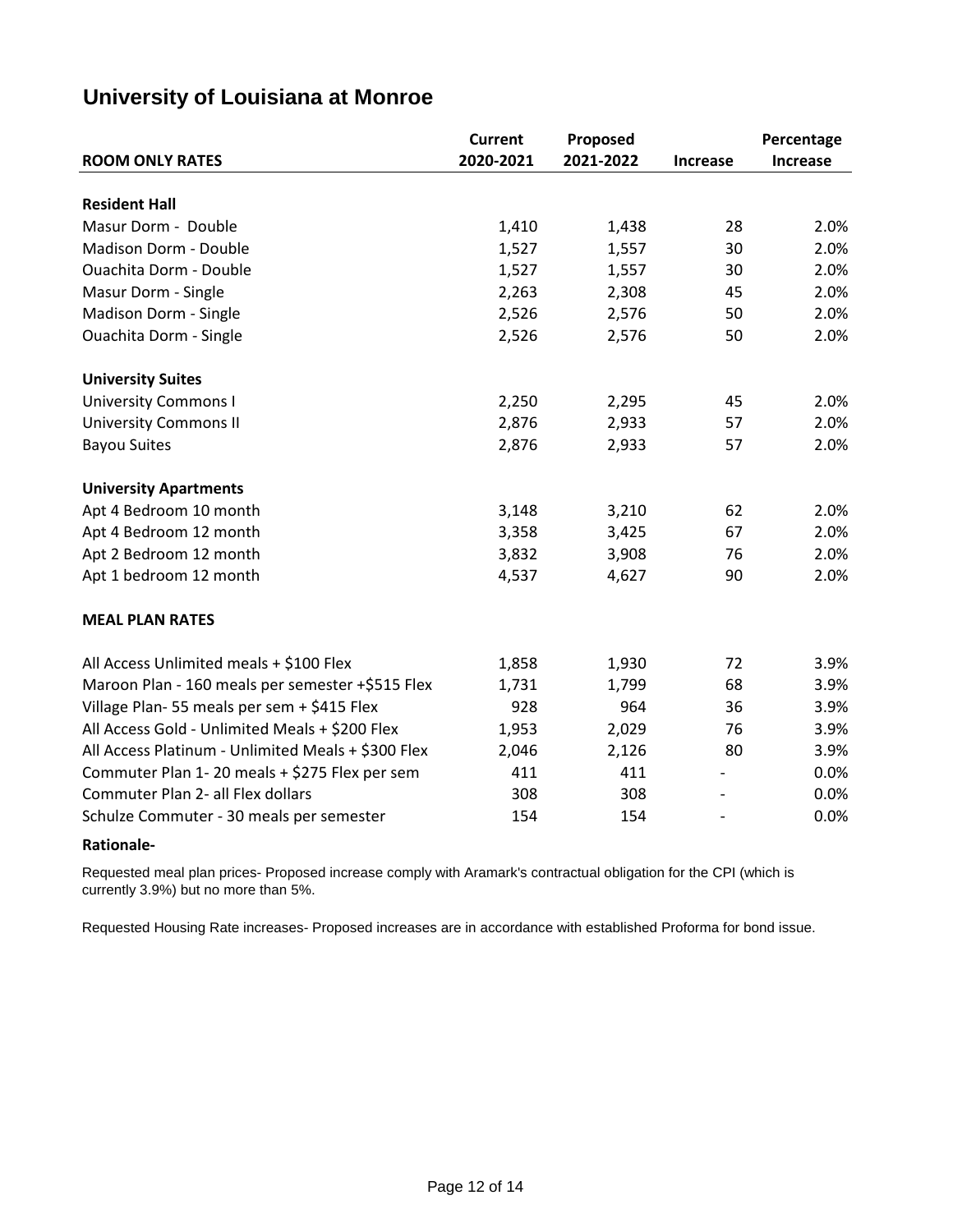# **University of New Orleans**

|                                                  | <b>Current</b> | Proposed  |                          | Percentage      |
|--------------------------------------------------|----------------|-----------|--------------------------|-----------------|
|                                                  | 2020-2021      | 2021-2022 | <b>Increase</b>          | <b>Increase</b> |
| <b>Pontchartrain Hall:</b>                       |                |           |                          |                 |
| All residents must purchase a resident meal plan |                |           |                          |                 |
| <b>SEMESTER (Fall or Spring)</b>                 |                |           |                          |                 |
| 1 BR                                             | 4,485          | 4,485     | $\overline{\phantom{a}}$ | 0.00%           |
| 2 BR                                             | 3,750          | 3,750     |                          | 0.00%           |
| 4 BR 97 sq ft                                    | 2,975          | 2,975     |                          | 0.00%           |
| 4 BR 90 sq ft                                    | 2,975          | 2,975     |                          | 0.00%           |
| <b>SUMMER Semester Only</b>                      |                |           |                          |                 |
| 1 BR                                             | 2,700          | 2,700     |                          | 0.00%           |
| 2 BR                                             | 2,325          | 2,325     |                          | 0.00%           |
| 4 BR 97 sq ft                                    | 2,000          | 2,000     |                          | 0.00%           |
| 4 BR 90 sq ft                                    | 2,000          | 2,000     |                          | 0.00%           |
|                                                  |                |           |                          |                 |
| <b>ACADEMIC (Fall and Spring Semesters)</b>      |                |           |                          |                 |
| 1 BR                                             | 8,570          | 8,570     |                          | 0.00%           |
| 2 BR                                             | 7,300          | 7,300     |                          | 0.00%           |
| 4 BR 97 sq ft                                    | 5,810          | 5,810     |                          | 0.00%           |
| 4 BR 90 sq ft                                    | 5,810          | 5,810     |                          | 0.00%           |
| <b>FULL YEAR (12 months)</b>                     |                |           |                          |                 |
| 1 BR                                             | 10,900         | 10,900    |                          | 0.00%           |
| 2 BR                                             | 9,100          | 9,100     |                          | 0.00%           |
|                                                  |                |           |                          |                 |
| 4 BR 97 sq ft                                    | 7,325          | 7,325     |                          | 0.00%           |
| 4 BR 90 sq ft                                    | 7,325          | 7,325     |                          | 0.00%           |
| <b>Conference Rates</b>                          |                |           |                          |                 |
| 1 BR                                             | 60             | 60        | $\overline{\phantom{a}}$ | 0.00%           |
| 2 BR                                             | 50             | 50        |                          | 0.00%           |
| 4 BR                                             | 40             | 40        |                          | 0.00%           |
| Lafitte Village - Married/Family Student Housing | Monthly        | Monthly   |                          |                 |
| 1-Bedroom Unit Student                           | 765            | 765       | -                        | 0.00%           |
| 1-Bedroom Unit Faculty/ Staff                    | 775            | 775       |                          | 0.00%           |
| 2-Bedroom Unit Student                           | 875            | 875       |                          | 0.00%           |
| 2-Bedroom Unit Faculty/ Staff                    | 885            | 885       |                          | 0.00%           |
| <b>Associated Fees:</b>                          |                |           |                          |                 |
| Extended Stay Fee between semesters              | 250            | 250       |                          | 0.00%           |
| Late Rental Fee                                  | 35             | 35        |                          | 0.00%           |
| Deposit                                          | 250            | 250       |                          | 0.00%           |
| <b>Application Fee</b>                           | 100            | 100       |                          | 0.00%           |
| <b>Contract Buyout Fee</b>                       | 500            | 750       | 250                      | 50.00%          |
| <b>Resident Meal Plans</b>                       |                |           |                          |                 |
| 19 meals anytime/anywhere \$100 DB               | 2,250          | 2,360     | 110                      | 4.89%           |
| 15 meals (Galley) plus \$200 Declining Balance   | 1,975          | 2,075     | 100                      | 5.06%           |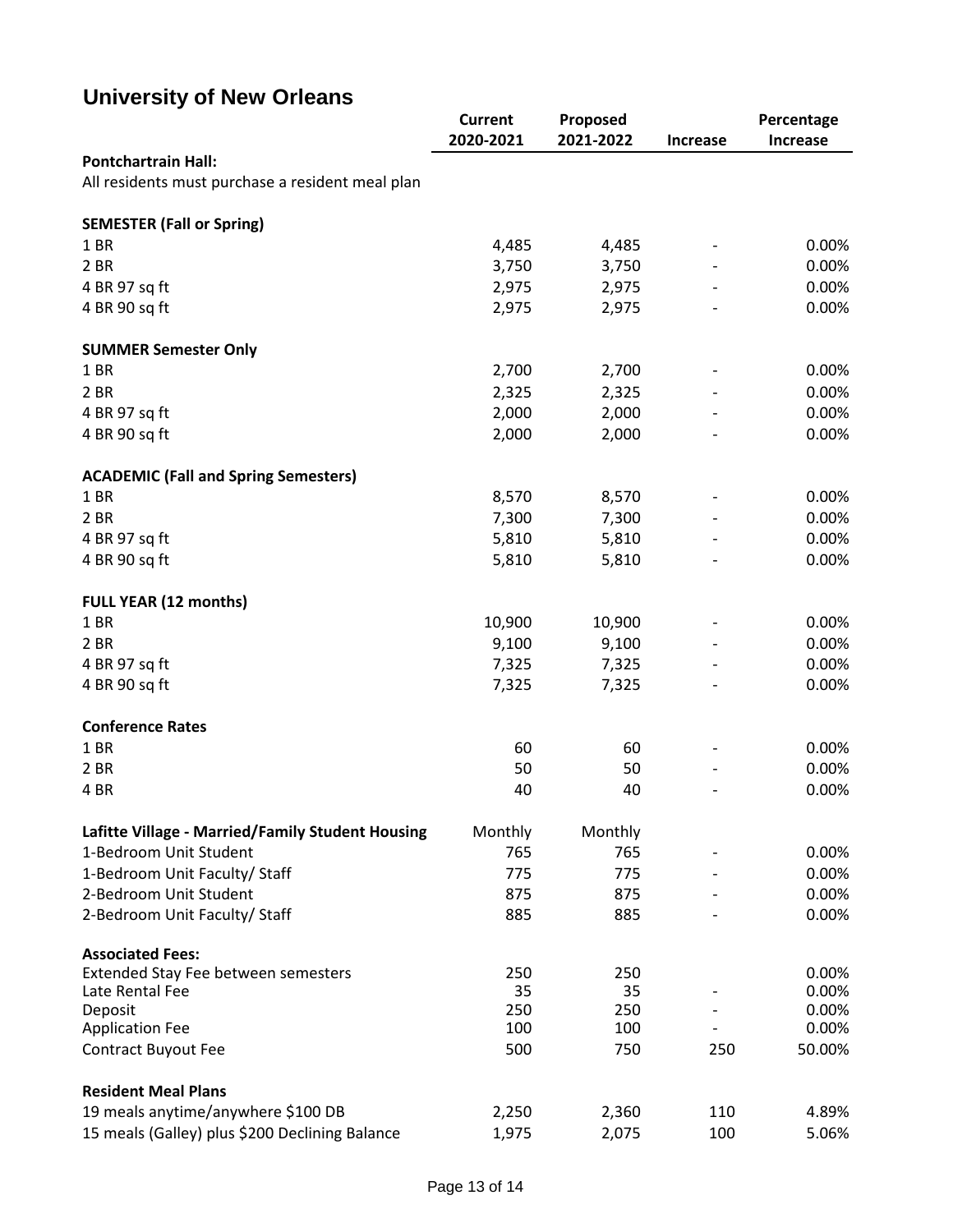|                                                      | 2020-2021 | 2021-2022 | <b>Increase</b>          | <b>Increase</b> |
|------------------------------------------------------|-----------|-----------|--------------------------|-----------------|
| <b>Pontchartrain Hall:</b>                           |           |           |                          |                 |
| 12 meals (Galley) plus \$300 Declining Balance       | 1,875     | 1,970     | 95                       | 5.07%           |
| Summer - \$927 all Declining Balance                 | 927       | 927       |                          | $0.00\%$        |
| <b>Commuter Meal Plans</b>                           |           |           |                          |                 |
| 50 Meal Block plus student choice Declining Balan    | 400       | 420       | 20                       | 5.00%           |
| 25 Meal Block plus student choice Declining Balan    | 215       | 225       | 10                       | 4.65%           |
| \$150 Declining Balance (Privateer Bucks) Fall & Sp  | 150       | 150       | $\overline{\phantom{a}}$ | $0.00\%$        |
| \$75 Declining Balance (Privateer Bucks) Summer      | 75        | 75        |                          | $0.00\%$        |
| <b>Scholarship Meal Plans (Students not in Dorm)</b> |           |           |                          |                 |
| All Declining Balance                                | 870       | 900       | 30                       | 3.45%           |